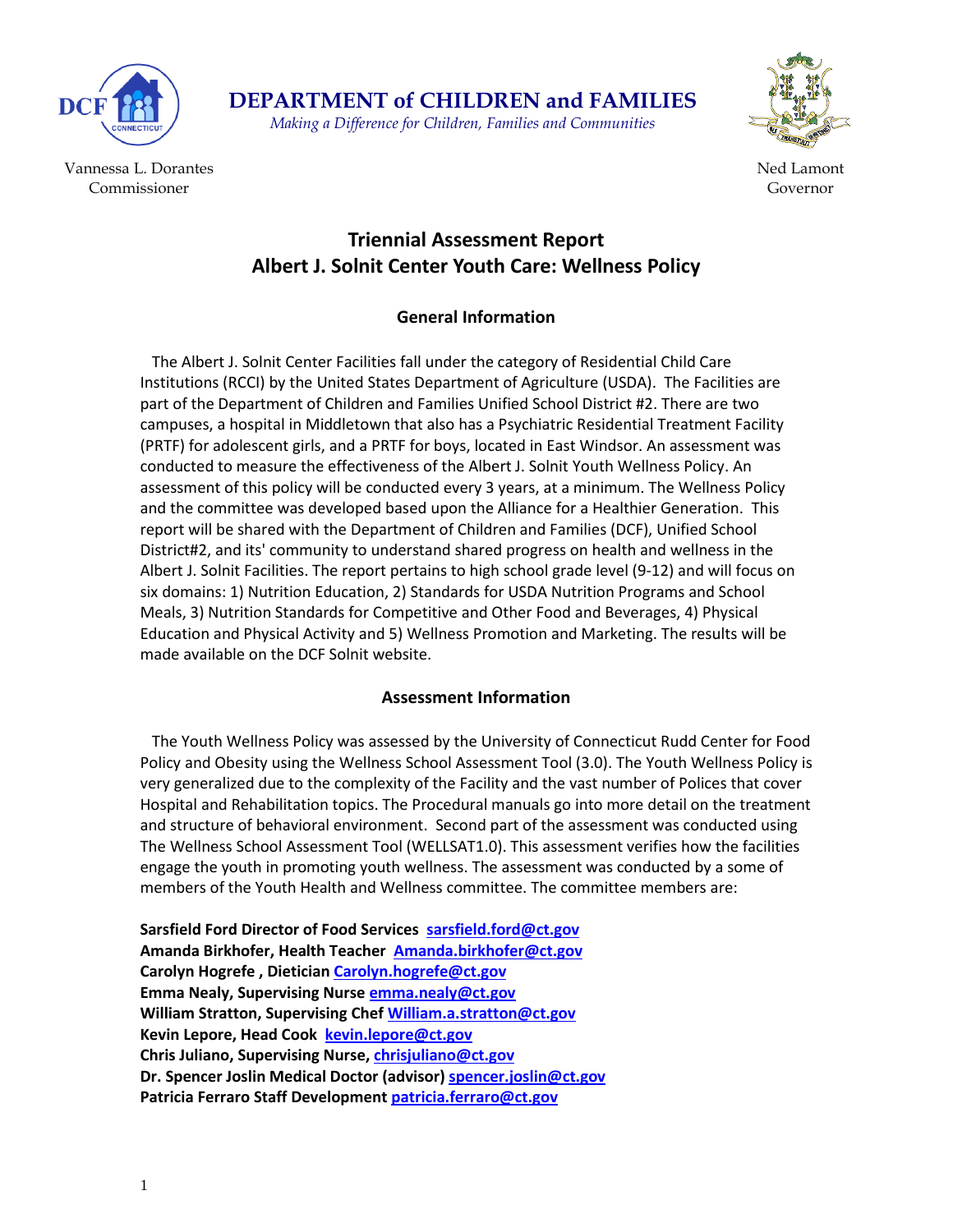

*Making a Difference for Children, Families and Communities*



Vannessa L. Dorantes Commissioner

#### Ned Lamont Governor

## **Summary of Assessment Domain 1:**

(Nutrition Education)

 The facilities have implemented the health and education curriculum set by the Connecticut Department of Education. The curriculum includes physical education, physical activities and providing nutrition education to the youth. Based upon feedback from the survey all youth have the opportunity to participate in physical activities. The schools use both interactive (70%) and lecture (30%) methods to develop health and wellness skills. Nutritional education is integrated in physical education and science. Youth have instruction on MY Plate program, Food Labeling and Nutrients. Youth also discuss in class how Farms are important to our survival. There is strong integration between the school food environment and nutrition education in the classroom, by covering many topics of the Child Nutrition Program utilizing the cafeteria as an extended classroom. The facility extends the nutrition education afterschool hours in the living units and cottages, which will be addressed in other assessment domains.

### **Summary of Assessment Domain 2:**

(Standards for USDA Child Nutrition Programs and School Meals)

 All youth in the facilities receive free meals. The parents and guardians receive information about meals during the pre and intake procedure. The lunch meals are served in a dining room like setting or on the living units depending upon the status of the youth. Breakfast is the most challenging meal to meet reimbursement requirements for a few of reasons; 1.) Pandemic breakfast meals served on unit 2.) Responsibility of "offer vs served" falls on the unit staff not the dietary staff. 2.) challenges of having the youth wake up in time for breakfast (reasons: medication and behavioral). To validate the breakfast period on the units for reimbursable meals there are "random spot checks" and documentation. Serving reimbursable breakfast in the dining room has no barriers due to dietary staff having full control of "offer vs served".

 Breakfast meal period is 15 minutes and lunch meal periods are 22 minutes. Water fountains were shut down due to the pandemic. There are now water jugs in the dining room and in the schools with single use paper cups. The Infection Prevention Committee does not allow the use of water bottles or reusable water bottles due to the challenges of cleaning and sanitizing.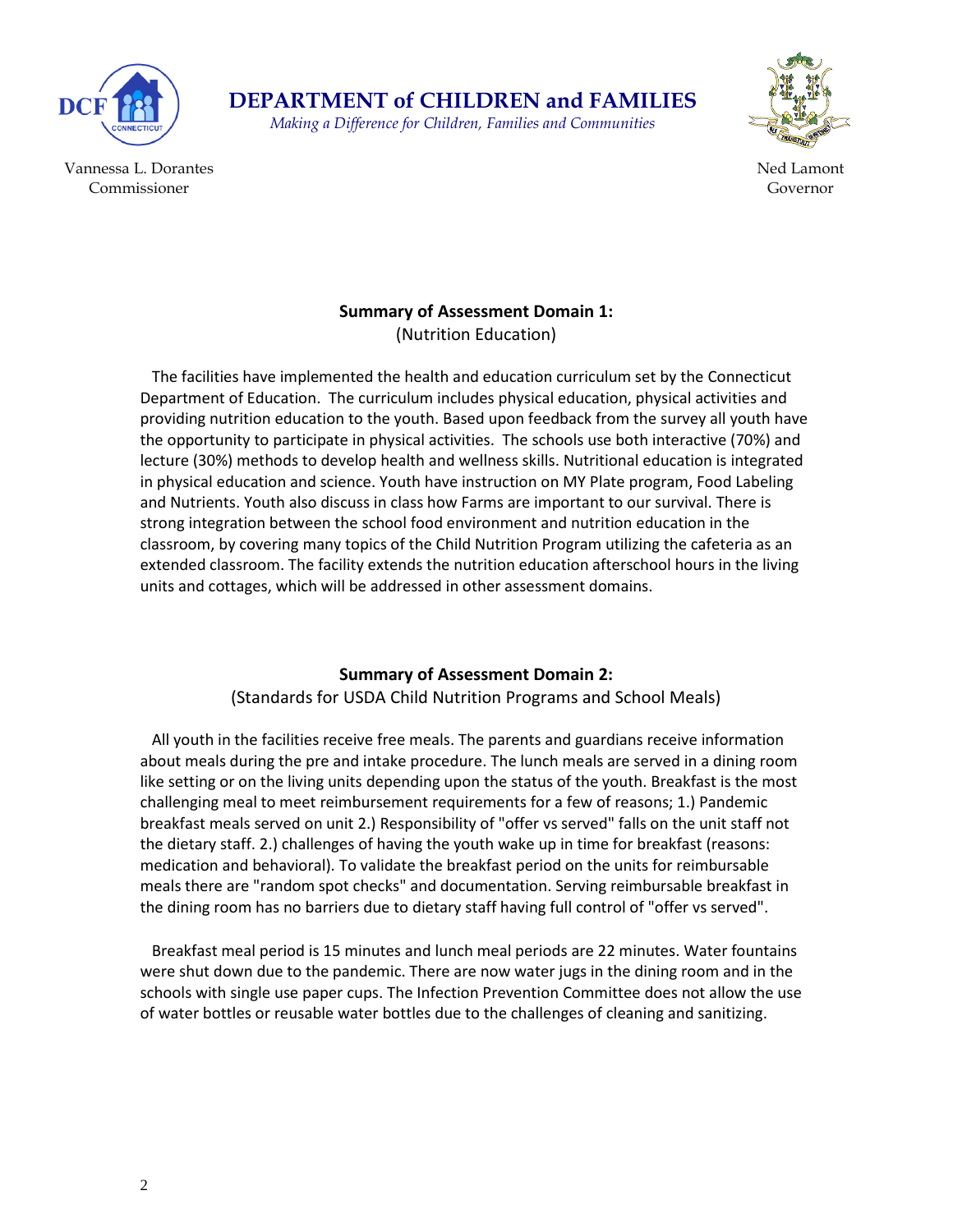

*Making a Difference for Children, Families and Communities*



Vannessa L. Dorantes Commissioner

Ned Lamont Governor

 The facilities embrace the Farm to School Program using the talents of the school, food service and unit staff. The Food Service takes advantage of the Department of Defense (DoD) Program for produce as well as implementing "The Harvest of the Month" program. Harvest of the Month highlights a fruit or vegetable item each month. During the month the youth are given educational material on the highlight harvest item and taste different menu items made with that harvested item. Each facility has community gardens where fresh produce is grown each growing season. The produce items are utilized and highlighted on the menu. Harvested items include cucumbers, squash, corn, tomatoes, peppers, and herbs. We also require our vendor Hartford Provision Company (HPC) to deliver locally grown product when in season. Recommended that the facilities expand on the community gardens by having the youth create formal presentations of what they have learned in creating and harvesting the gardens.

 One facility taps and makes its own maple syrup each year. This year we had a challenge between the facility's Connecticut syrup and a Massachusetts syrup. Governor Lamont and Lt. Governor Bysiewicz and other guests were judges for the competition. The facility's Connecticut produced syrup was declared winner.

#### **Summary of Assessment Domain 3:**

(Nutrition Standards for Competitive and Other Foods and Beverages)

 There are no competitive foods sold to youth in the school or in the facility. The youth, however, are allowed food brought by family or guardians and are stored up to 24 hours. These are normally comfort food that the youth have enjoyed over the years. These food items cannot be used to substitute for school meals. Family and guardians are discouraged to give the youth food or beverage containing caffeine. The facility tries to educate the family and guardians on the diet of the youth while they are in the care of the facility. Each youth's diet is reviewed by the facilities' medical team and a dietitian. Any allergies or special diet are documented, and a Diet Notification Form is sent to the unit and food service prior to any meal period.

 The youth have no access to any vending machines in the facilities. Any snacks that are given to the youth through the food service meet the Smart Snacks standards set by the USDA. The standards can be accessed at [www.fns.usda.gov/tn/guide-smart-snacks](http://www.fns.usda.gov/tn/guide-smart-snacks). The school store does not offer or sell any food items. No fund raising is done through the school, and any food-based celebration happen on the living units after school hours and on weekends. After school snacks consist of fruit, milk, and a Smart Snack.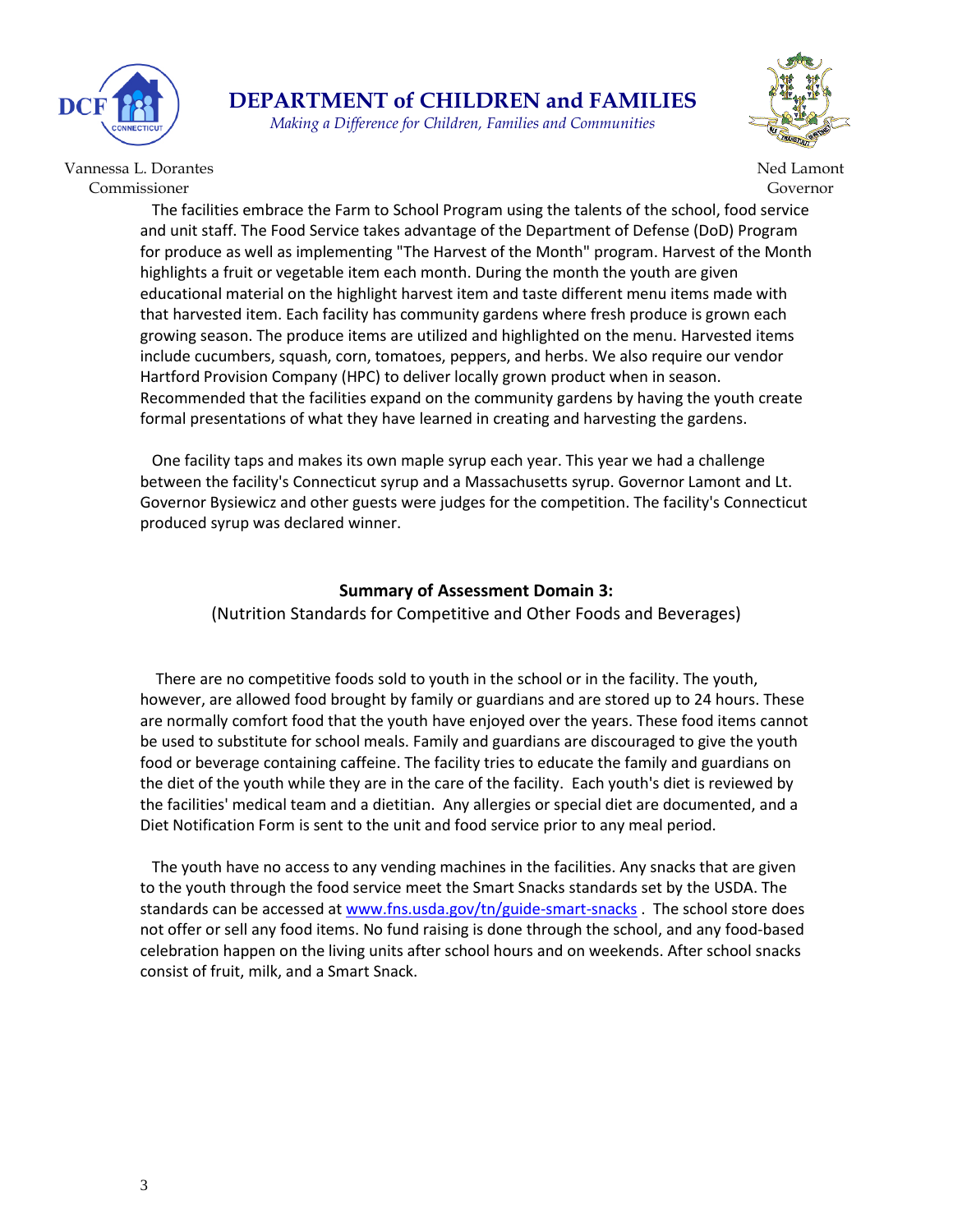

**DEPARTMENT of CHILDREN and FAMILIES** *Making a Difference for Children, Families and Communities*



Vannessa L. Dorantes Commissioner

Ned Lamont Governor

 Food is not used as a reward in the school. No food is sold to youth after school in the facilities. The youth are given an opportunity to purchase food while on non-school outings off campus. The staff in the facility continue to educate the youth on outings to make smart food choices and make sure that the youth are following their special diets.

 Water stations are set up every morning throughout the school and living units. These water stations consist of 5-gallon container containing fresh water and ice. There are single use cups and garbage pails with each water station. Water is not sold to youth in school or on the living units. The water stations are checked periodically throughout the day and replenished if needed. Any physical activity inside or outside has water stations in proximity.

#### **Summary of Assessment Domain 4:**

(Physical Education and Physical Activity)

 The Unified School District #2 school's physical education written program follows all state and federal standards. The youth have two hours of physical education a week. During the instruction the youth are engaged and prepared for physical education testing according to the state and national standards. The instruction is led by a certified teacher that has ongoing professional development throughout the year. All youth are required to be actively engaged and cannot substitute physical education class for another class or sport. Physical education and activity are a huge part of the facilities' treatment plan for the youth in our care.

 Families may choose to engage in a physical activity with the youth during family visits. Walking the campus is a common activity. After school, the youth have many opportunities to be physically active. The facilities have Rehabilitation Department that engage youth in many activities like walking, hiking, biking, swimming and yoga, karate and basketball. The facilities have multiple gyms, walking paths, bike paths and a pool for the youth to use. The facilities also utilize The DCF Wilderness School in East Hartland, Connecticut for snowshoeing, cross country skiing, fishing, and hiking in the hills of Connecticut.

 As the facility treats high school age youth mostly there is no recess during school hours. The teachers provide a physical break if needed to stretch or as a behavioral coping mechanism. The schools are part of the facilities, so the youth and their community milieu have access. The youth have a short walk each day from their living units to the school.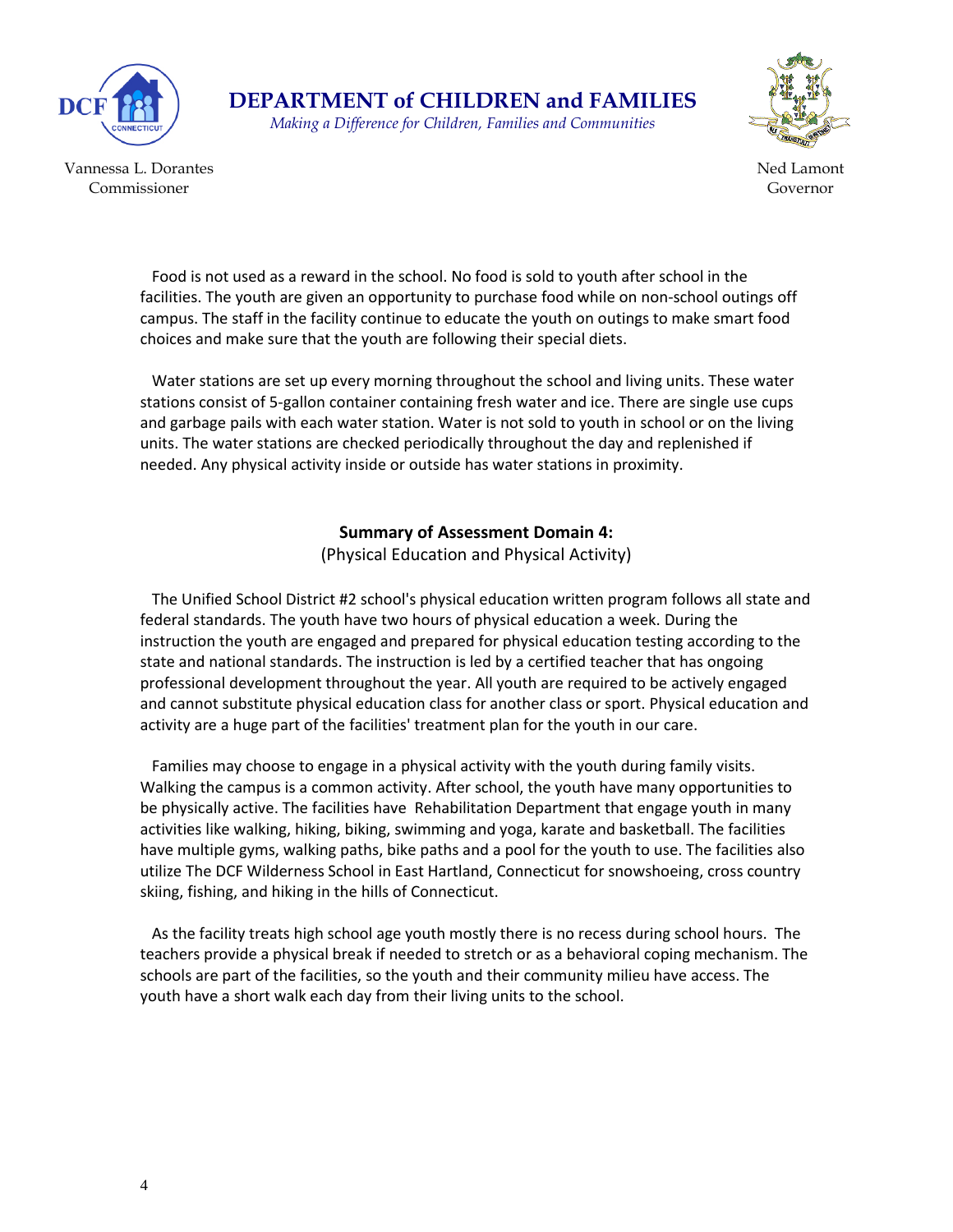

*Making a Difference for Children, Families and Communities*



Vannessa L. Dorantes Commissioner

Governor **Summary of Assessment domain 5:**  (Wellness Promotion and Marketing)

Ned Lamont

 Wellness promotion is encouraged by all staff throughout the facility by encouraging healthy eating habits and physical activity. The dining area provides educational material on eating habits as well as healthy choices for food, using fresh fruits and vegetables at each meal. Salads with protein are a steady alternative and choice. Many staff select salads so that they can be an example of healthy eating for the youth. The facilities also host a Wellness Fair each year for the staff and youth. The Fair has vendors from various fields from chiropractic, local food store dieticians', blood pressure screenings, as well as local gym organizations. Wellness is an important topic that is discussed at youth council meetings each month. Any topics that the youth council believes needs to be addressed are presented to the Health, Wellness and Dietary Committee.

 Although teachers may not use physical activity as a reward, the non-school staff may reward youth throughout the day by giving extra walking time outside or setting up a physical activity the youth enjoy like swimming or biking. This is an important aspect of the youth's psychiatric treatment. Physical activity is never used as punishment and is never withheld by teachers as a classroom management tool.

 Healthy food and beverage choices are marketed in school and throughout the facilities. Posters promoting, MY Plate, fresh vegetables and milk are throughout the dining area and living areas. Healthy selections are strategically placed at the beginning, middle and end of serving line. Harvest of the Month promotion along with ability of youth to select more than one portion of fresh vegetables helps encourage healthy eating.

 Due to the schools being in a RCCI it does not have social media outlets, school radio or TV. Any marketing of health and wellness is done through youth council, posters and staff setting a good example of a healthy lifestyle. The facilities have made great strides in the last year in promoting wellness by having the Health, Wellness and Dietary Committee more engaged in getting the message out to the staff and youth trying to improve the health and wellness culture.